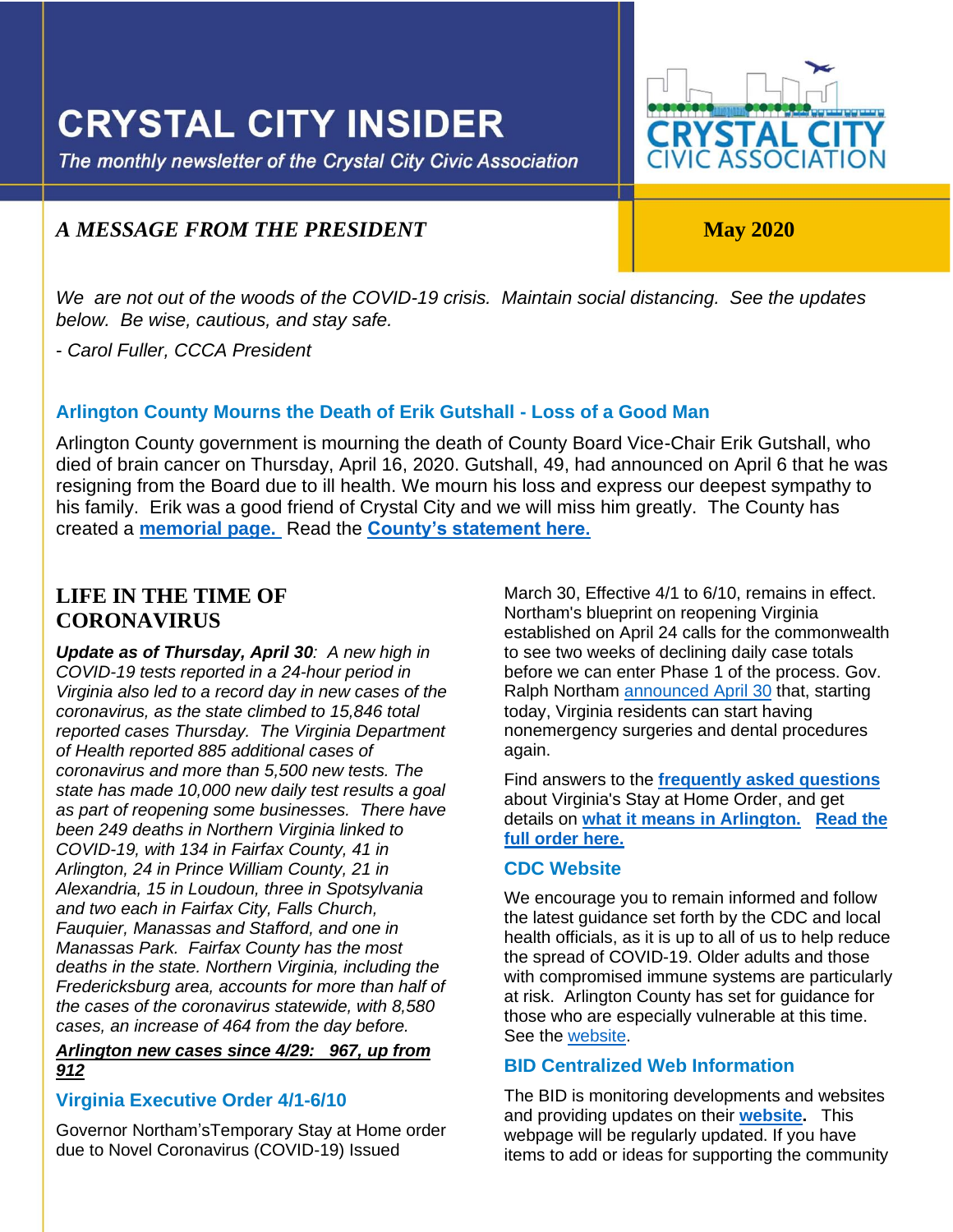during this difficult time, please email **[admin@crystalcity.org](file:///C:/Users/cfull/Downloads/admin@crystalcity.org)**. Sign up for COVID-19 related alerts from the BID **[here.](https://www.crystalcity.org/subscribe)** You can also find a list of restaurants doing takeout and delivery services.

#### **Arlington County Resources**

Virginia Dept of Social Services has launched **[COVID-19 Virginia Resources,](https://lnks.gd/l/eyJhbGciOiJIUzI1NiJ9.eyJidWxsZXRpbl9saW5rX2lkIjoxMTUsInVyaSI6ImJwMjpjbGljayIsImJ1bGxldGluX2lkIjoiMjAyMDA0MzAuMjA4OTIxNTEiLCJ1cmwiOiJodHRwczovL2NvdmlkLnZpcmdpbmlhLmdvdi8ifQ.fhgfPVfnP0jBKd_FajooM_KYbHrOyi8TUtK-vbadqaw/br/78092960257-l)** a mobile app and website that provides a one-stop for many benefits and resources. Community members who cannot find the information they need on the **[County's](https://nam03.safelinks.protection.outlook.com/?url=https%3A%2F%2Flnks.gd%2Fl%2FeyJhbGciOiJIUzI1NiJ9.eyJidWxsZXRpbl9saW5rX2lkIjoxMDAsInVyaSI6ImJwMjpjbGljayIsImJ1bGxldGluX2lkIjoiMjAyMDAzMTguMTg5NTg1NzEiLCJ1cmwiOiJodHRwczovL2hlYWx0aC5hcmxpbmd0b252YS51cy9jb3ZpZC0xOS1jb3JvbmF2aXJ1cy11cGRhdGVzLyJ9.xWMkU5Mro5Dy59Ew-3ypoAP9rw67Ff4rgnG3Co5qkQk%2Fbr%2F76315552537-l&data=02%7C01%7Cttucker%40arlingtonva.us%7Cd520ba11c6c14b1ba46608d7cc0edd6b%7C803548041fdf428e9f5f5091e994cf54%7C0%7C0%7C637202236530360393&sdata=dpBGblCBQudUejnw1K%2Fc5BYKtFWb1Wi58FIvd2s%2Bcjs%3D&reserved=0)  [website](https://nam03.safelinks.protection.outlook.com/?url=https%3A%2F%2Flnks.gd%2Fl%2FeyJhbGciOiJIUzI1NiJ9.eyJidWxsZXRpbl9saW5rX2lkIjoxMDAsInVyaSI6ImJwMjpjbGljayIsImJ1bGxldGluX2lkIjoiMjAyMDAzMTguMTg5NTg1NzEiLCJ1cmwiOiJodHRwczovL2hlYWx0aC5hcmxpbmd0b252YS51cy9jb3ZpZC0xOS1jb3JvbmF2aXJ1cy11cGRhdGVzLyJ9.xWMkU5Mro5Dy59Ew-3ypoAP9rw67Ff4rgnG3Co5qkQk%2Fbr%2F76315552537-l&data=02%7C01%7Cttucker%40arlingtonva.us%7Cd520ba11c6c14b1ba46608d7cc0edd6b%7C803548041fdf428e9f5f5091e994cf54%7C0%7C0%7C637202236530360393&sdata=dpBGblCBQudUejnw1K%2Fc5BYKtFWb1Wi58FIvd2s%2Bcjs%3D&reserved=0)** or through other resources, should call the hot line 703-228-7999 for assistance. The call center will be open from 7 a.m. to 7 p.m. Monday through Friday.

#### **COVID-19 Testing**

Virginia Hospital Center (VHC) has partnered with the Arlington County Public Health Department, the Arlington County Police Department, the Arlington County Fire Department, the Arlington County Sheriff's Office and the Department of Environmental Services to open a **[temporary](https://www.virginiahospitalcenter.com/)  [drive-through COVID-19 sample collection site](https://www.virginiahospitalcenter.com/)  [at 1429 N. Quincy Street.](https://www.virginiahospitalcenter.com/)** This site is for sample collection from symptomatic patients (fevers, chills, cough, or shortness of breath) who have received a written order for COVID-19 testing from a licensed healthcare provider. This is not meant for asymptomatic patients, even those who have had a close contact with a known COVID patient.

#### **Facebook Group Helps Locals Connect and Help Out During Outbreak**

A Facebook group called **[Arlington Neighbors](https://www.facebook.com/groups/212126776694852/)  [Helping Each Other Through COVID-19](https://www.facebook.com/groups/212126776694852/)** opened at the outset of the coronavirus crisis, and now is approaching 7,000 members. "This group was created as a space to ask for help, share information, and connect to our neighbors," the group's about page says. "Many of us are still healthy and able to lend a hand to those who may be at higher risk." Posts range from the mundane to the inspiring. Those seeking help getting groceries or medical items are finding it thanks to group members. **[Read more](https://www.arlnow.com/2020/03/31/facebook-group-helps-locals-connect-and-help-out-during-outbreak/?mc_cid=3c2dcf2e52&mc_eid=e22d65c5c2) here.**

#### **CARES Act and Suspension of IRA RMDs**

On March 27 the president signed into law a \$2 trillion coronavirus emergency stimulus package called the [CARES \(Coronavirus Aid, Relief, and](https://www.investopedia.com/what-s-in-the-usd2-trillion-coronavirus-stimulus-bill-4800882)  [Economic Security\) Act.](https://www.investopedia.com/what-s-in-the-usd2-trillion-coronavirus-stimulus-bill-4800882) It suspends RMDs from retirement accounts for 2020, allowing them more time to recover from the recent severe stock market downturns. **[Read more here.](https://www.npr.org/2020/03/26/821457551/whats-inside-the-senate-s-2-trillion-coronavirus-aid-package)**

#### **Taxes**

Federal income tax payment deadlines for individual returns, with a due date of April 15, 2020, are being automatically extended until July 15, 2020, for up to \$1 million of their 2019 tax due.

The Treasurer of Arlington County has determined that late payment penalty and interest will not be imposed on local taxes with a payment due date between March 13 and April 30, 2020, if such taxes are paid in full by May 31, 2020. Taxpayers should still file the required returns with the Commissioner of Revenue's Office even if they are not paying the tax until a later date. Taxpayers are encouraged to pay their taxes on time if they have the financial means to do so. Any taxes previously paid will not be refunded. Taxpayers should direct payment questions to **[treasurer@arlingtonva.us](mailto:treasurer@arlingtonva.us)**.

#### **Help Tell Arlington's Story of the Pandemic**

Arlington Public Library announces the COVID-19 Archives project, designed to create a comprehensive picture of Arlington during an extraordinary period in our history. The Center for Local History (CLH) seeks donations of journals, photos, and objects to help document this time of difficulty and struggle, but also of resilience and hope. **[Read more here.](https://newsroom.arlingtonva.us/release/covid19-archives-project-library/)**

## **CIVIC ASSOCIATION ISSUES**

#### **Livability 22202 Framework Endorsed**

In an online Zoom meeting April 21, the Arlington County Civic Federation (umbrella for all of the civic associations in the County) endorsed our Livability Framework. The comments in the article reflect what was said in the meeting. **[Read it here.](https://www.insidenova.com/news/arlington/civic-federation-backs-action-plan-to-address-livability-near-amazon/article_641e0cf4-855b-11ea-8a0c-a3a2578d72e1.html)**

#### **AFAC Food Drive in Crystal City**

Do you have enough food to eat? Many in Arlington don't, due to the COVID-19 crisis and lost jobs. Since February, the Arlington Food Assistance Center (AFAC) has seen the number of active referrals to AFAC increase by 30%. They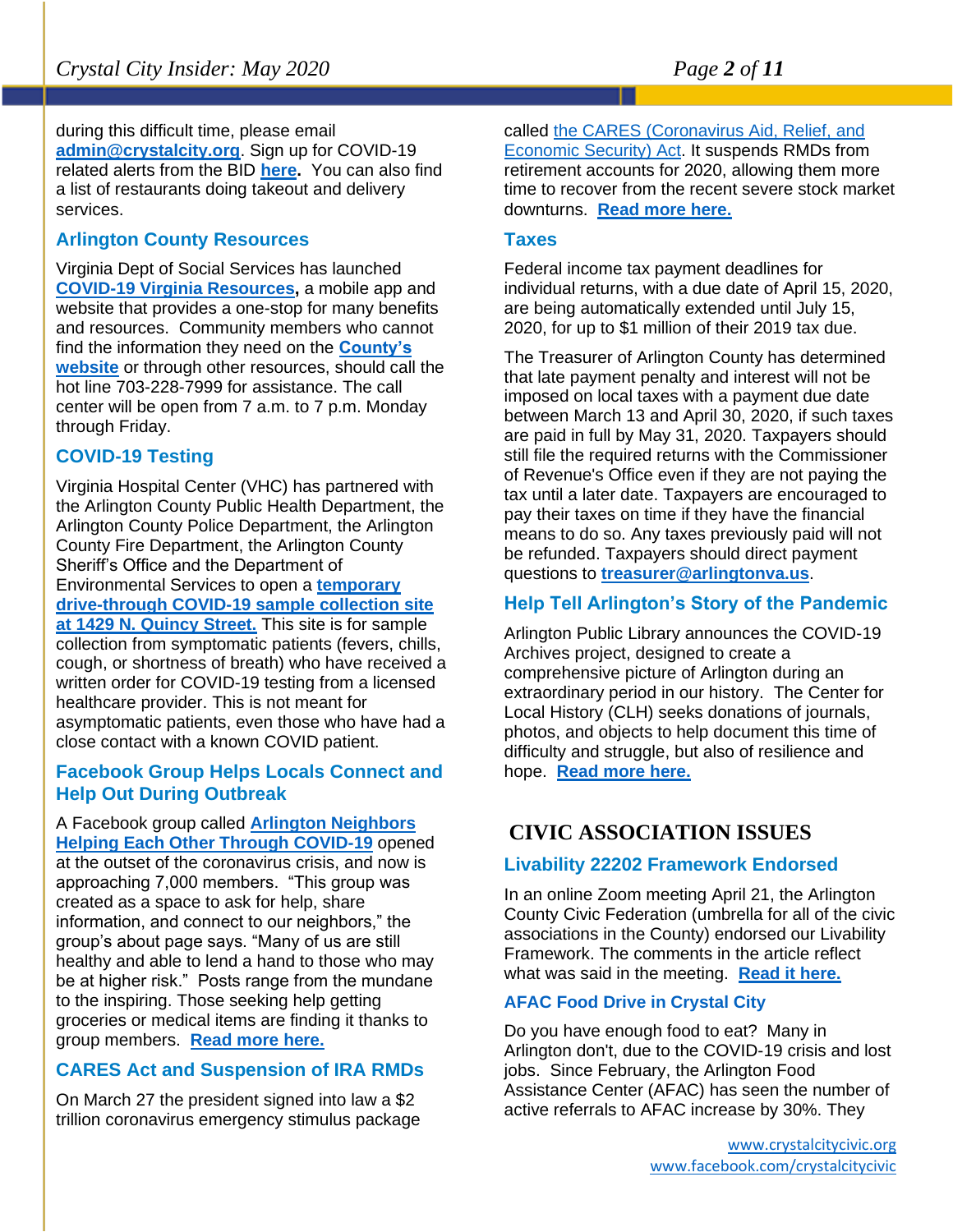expect this number to keep increasing. More and more new families continue to seek help from AFAC, in addition to the thousands of families that AFAC already serves.

Ten of our Crystal City buildings are participating in the food drive each week. Just imagine: If everyone in each multifamily building in Crystal City donated just one can to the food box in the lobby, imagine how many people we could feed. On the 3rd week we got 20.26 Cubic ft, on the 4th week 20.47, and on the 5th week April 29 22.98. That's a rough estimate of 300 pounds each week.

Pickup is every Wednesday morning by Flare Rides. Please donate cans. Otherwise, you can donate money on the AFAC website. Funds raised will go towards AFAC's food budget so they can continue to get wholesale prices directly from food vendors.

The BID is offering a pizza party to the multifamily building providing the most food during the campaign. Crystal Park (1805 Crystal Drive) is beating everyone hands down so far with a full box every week.

#### **Census 2020**

#### *Don't Forget to Respond: 2020 Census Reminder Postcards Arriving starting April 27.*

The U.S. Census Bureau is beginning to send reminder notice postcards to an estimated 69 million households that have not yet responded to the 2020 Census. Arlington County's response rate as of April 30 was 63.5%, but Crystal City was only 54.3%. Our area is one of the harder to count areas in Arlington because of the nature of the multifamily buildings. Those households that have not yet responded to the census will receive an in person visit by a census taker to collect their information later this summer.

The Census counts every **resident** (citizenship not required) in the nation–everyone living in your home on April 1, 2020. Mandated by the U.S. Constitution, America gets just one chance each decade to count its population. The results of the 2020 Census will help determine how much federal money Arlington will receive every year for the next decade–funds that shape the future of roads and transportation, local schools, health care, housing assistance for older adults, fire prevention, and much more. The data also helps determine the

number of seats Virginia has in the U.S. House of Representatives.

**Everyone is strongly encouraged to complete the 2020 Census questionnaire online, using "Your Census ID" included in your invitation letter. (**Responding by phone or by paper are additional options.)

**Click the link below to respond.** It includes information on "How the Census Bureau Protects Your Data," and provides extensive guidance on "Who To Count" (such as foreign citizens, college students, the military, people who live or stay in more than one place, etc.).

**<https://2020census.gov/en.html>**

#### **Restaurant TakeOut and Delivery in Crystal City**

The BID has **[a list of restaurants](https://www.crystalcity.org/delivery)** on its website that are offering takeout and delivery during the crisis. Ordering out is generally safe, according to the CDC and experts, and doing so will help the restaurants try to survive this difficult period. Note that the information can change quickly and some restaurants have shut down and then reopened. Note also that delivery services take a cut of the payment made to the restaurants for the food.

#### **AMAZON IN CRYSTAL CITY**

#### **Nonprofits and Amazon Team Up for STEM Packages to Arlington Children**

Rosie Riveters, an Arlington-based non-profit that focuses on getting girls between 4-14 years old interested in STEM, partnered with Arlington Housing Corporation (AHC) Inc. — a local affordable housing nonprofit — and Amazon to deliver STEM kits to some families. These are kits put together by Rosie Riveters and include the materials for six different projects, access to online lessons, and additional materials like notebooks, pencils and rulers. Rosie Riveters said Amazon donated gift cards and the supplies to assemble the kits, as well as helped to deliver them to AHC. An initial 15 kits were given out in the first round, with 30 more planned to be delivered over the next few weeks, Rosie Riveters told ARLnow, adding that the boxes are delivered with Arlington Food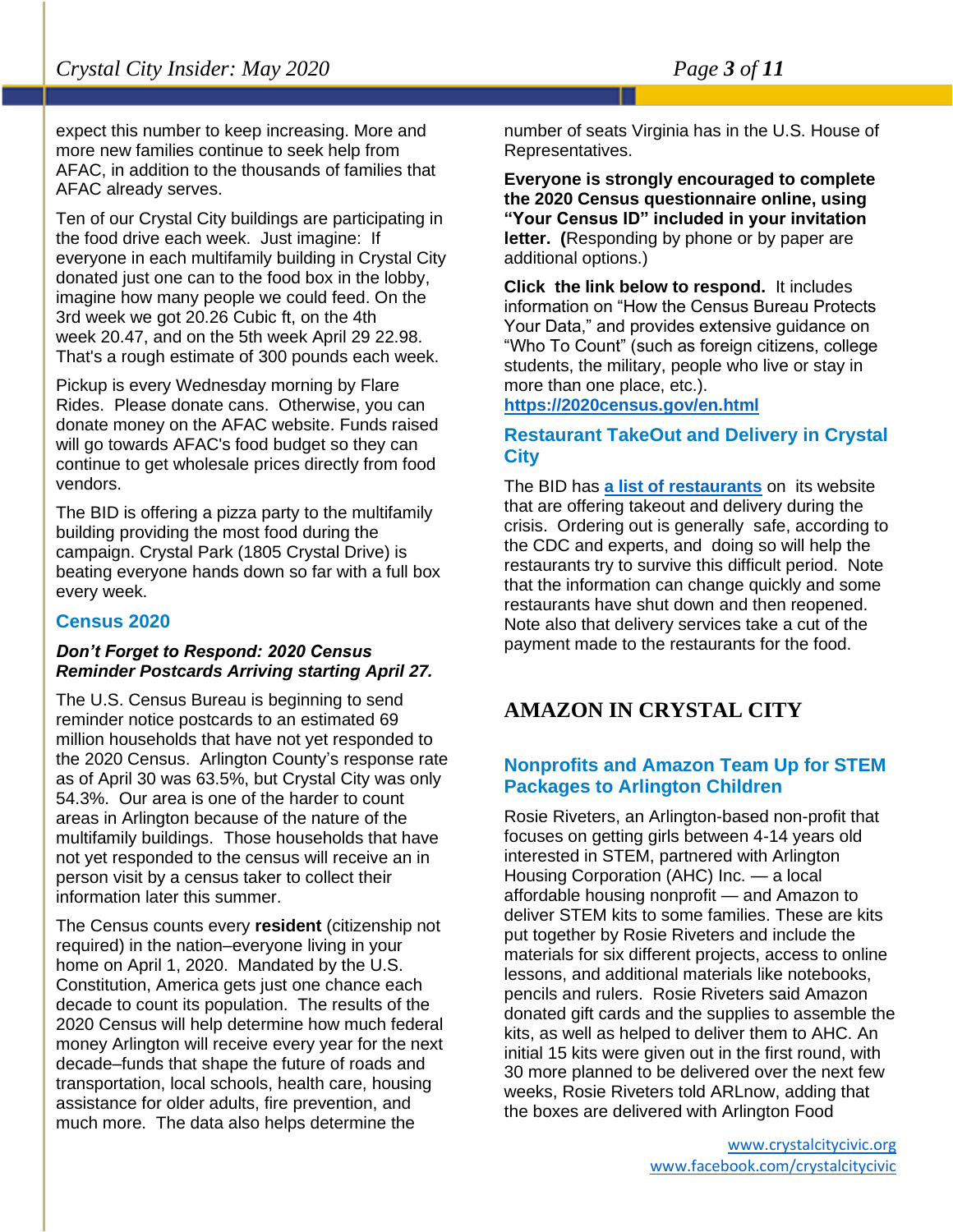Assistance Center (AFAC) distributions. Eight boxes were also sent to community center participants and the supplies for 60 more boxes will be delivered over the next few days and distributed to other program partners. **[Read more here.](https://www.arlnow.com/2020/04/29/nonprofits-and-amazon-team-up-for-stem-packages-to-arlington-children/?mc_cid=33666853cd&mc_eid=e22d65c5c2)**

#### **Amazon looks to hire tens of thousands of additional workers for warehouse, delivery jobs**

In less than a month, Amazon added roughly 100,000 workers to its warehouse and delivery operations and on Monday, it said it would seek to add 75,000 more. Amazon noted the jobs are temporary and, in part, an effort to alleviate the surging number of people out of work as the novel coronavirus decimates other industries. **[Read](https://www.bizjournals.com/washington/news/2020/04/14/amazon-looks-to-hire-tens-of-thousands.html?ana=e_ae_set1&j=90504065&t=Afternoon&mkt_tok=eyJpIjoiTTJGbE1XWmhOemRsWXpFMCIsInQiOiJYRlUwaUZMRFF4SmtaOVwvb0Q2RFY3bXVBYVVCU0pJeTlTaXVxcUZMVlRqdVwvVHFOK3JoNU5lMUdtZE5SRVUwTWJWREJVR01WOE5nTFNsMkZETTh6VmZMSHdRREFVK2xMMHpqd0tHcXNDK1FlUHd1N3g3Z1Q3c1Zya0REUGVHdTdMIn0%3D)  [more here.](https://www.bizjournals.com/washington/news/2020/04/14/amazon-looks-to-hire-tens-of-thousands.html?ana=e_ae_set1&j=90504065&t=Afternoon&mkt_tok=eyJpIjoiTTJGbE1XWmhOemRsWXpFMCIsInQiOiJYRlUwaUZMRFF4SmtaOVwvb0Q2RFY3bXVBYVVCU0pJeTlTaXVxcUZMVlRqdVwvVHFOK3JoNU5lMUdtZE5SRVUwTWJWREJVR01WOE5nTFNsMkZETTh6VmZMSHdRREFVK2xMMHpqd0tHcXNDK1FlUHd1N3g3Z1Q3c1Zya0REUGVHdTdMIn0%3D)**

#### **Amazon wants to use public park as construction staging for first HQ2 towers**

On April 28 the Arlington County Board gave Amazon permission to use about 19,300 square feet of green space dubbed Metropolitan Park for a general contractor's base, medical trailer and pump equipment. The site, located between 13th and 14th streets South, sits between several residential buildings that are part of the larger Metropolitan Park planned development district, including The Bartlett and The Acadia. It's also adjacent to the former warehouses on S. Eads Street between 13th and 15th streets that were recently demolished to make way for Amazon's office towers. County staff is recommending Amazon pay \$10,000 per month for the use of the public easement on the park, as well as least \$2,400 for every tree it destroys during the process. **[Read](https://www.bizjournals.com/washington/news/2020/04/27/amazon-wants-to-use-public-park-as-construction.html?ana=e_ae_set1&j=90505799&t=Afternoon&mkt_tok=eyJpIjoiWldVNVpXTmtOVEUwWTJGaiIsInQiOiJuOUlIV3VzRkM4ak9DRkZVQkpTWHVOR1Z3WFdFOHVXRDV1cGlxSXRobEcxVVgrdzJHT3Z1amhSYmdjMVJRMGtBTHU1cE1EZ2tXbkZtOHR1OU1aMGJadkxqUHZETExVWTA2emdyZENkd3ZFc1BRQzNOQlhIUjQxWTZjNjl4Y1pqciJ9)  [more here.](https://www.bizjournals.com/washington/news/2020/04/27/amazon-wants-to-use-public-park-as-construction.html?ana=e_ae_set1&j=90505799&t=Afternoon&mkt_tok=eyJpIjoiWldVNVpXTmtOVEUwWTJGaiIsInQiOiJuOUlIV3VzRkM4ak9DRkZVQkpTWHVOR1Z3WFdFOHVXRDV1cGlxSXRobEcxVVgrdzJHT3Z1amhSYmdjMVJRMGtBTHU1cE1EZ2tXbkZtOHR1OU1aMGJadkxqUHZETExVWTA2emdyZENkd3ZFc1BRQzNOQlhIUjQxWTZjNjl4Y1pqciJ9)**

#### **Amazon to donate \$3.9M to Virginia education nonprofit**

Amazon will give \$3.9 million to CodeVA for computer science education in Virginia, the company said Tuesday. The funding will come in three installments during the next three years, with the first \$1.3 million going primarily to support virtual computer science education through online training, Virginia first lady Pamela Northam announced in a virtual press conference Tuesday. CodeVA is a nonprofit that works to make computer science training equitable throughout Virginia's schools. Gov. Ralph Northam recently committed

\$1.3 million in state grants to implement computer science learning across all public schools in grades K-12. **[Read more here.](https://www.bizjournals.com/washington/news/2020/04/28/amazon-to-donate-3-9m-to-virginia-education.html?ana=e_me_set4&j=90506031&t=Morning&mkt_tok=eyJpIjoiTXpabFpqTmpZelJpTVRZNSIsInQiOiJ1Z0NoSTNCM1RHUFlUQ1lQalRPcHJ1RlB1OXV5UTV0WVdKUDNsNUpCc1pKSkJuRUxlWWQzdHlzb2c2YWpQS2d6QXNYZUhFZUJiNUdFd050ZEhNektWYnJ5VW1UbUZZenZCXC9OcWh0TW14b1psZU8xV2szbkt6UG9ETzlid251angifQ%3D%3D)**

#### **Amazon Not Giving Up on HQ2 Helipad**

"The list of nongovernmental aircraft the Transportation Security Administration permits to fly inside the [Flight Restricted Zone], besides commercial fights to and from Reagan National, is basically nonexistent… In a statement, Amazon suggested it hasn't given up. 'We recognize there are several layers of approval for such a feature, and will continue to work with Arlington County and other relevant stakeholders as we determine its feasibility for our Arlington HQ," the statement read." [Washington Business Journal]

#### **High schoolers pitch Amazon on a green, reusable to-go box program for HQ2-area restaurants**

A group of Greater Washington high school students last week lobbied Amazon over Zoom of course, to fund a reusable food-container program to serve the general area of HQ2. The teens members of green action group Eco-Teen Action Network, which was formed through a partnership of the Smithsonian Conservation Commons and Global Co Lab Network — pitched their idea last week to Brooke Oberwetter, Amazon's head of community affairs. **[Read more here.](https://www.bizjournals.com/washington/news/2020/04/07/d-c-area-high-schoolers-pitch-amazon-on-a-green.html?ana=e_me_set1&j=90503140&t=Morning&mkt_tok=eyJpIjoiWXpZM05HUmhaVFkyTUdRdyIsInQiOiJlT3FONGVaYW03QlVuK0cyT21HNTFrOUtVanFSZ1V2YlRRYTU1SmZWRTZKQ25kRjliY1lDNHJTRlB4MXZEd2g2cyt2Q2ZQQm11YmtyRnJQbXFhblN6WjcyTmJmUVE2N0pmN25RTDF5NUtUNSswb1dpTGtFbmtkRGhNMjNzdUFpbCJ9)**

#### **CRYSTAL CITY (AND NEARBY) IN DEVELOPMENT**

#### **Crystal City Parks**

*Do you care what they will look like?* JBG Smith is beginning a virtual community engagement process for our Parks and Open Space redevelopment work in Crystal City. The Open Space plan includes the redevelopment of 5 parks in Crystal City, which aim to bolster the vibrancy and livability of the community, as envisioned in the Sector Plan. We look forward to continuing the momentum generated by the community dialogue at the 3CA open space charette earlier this year.

As a part of this virtual process, they have created an online platform, CoUrbanize, to create a new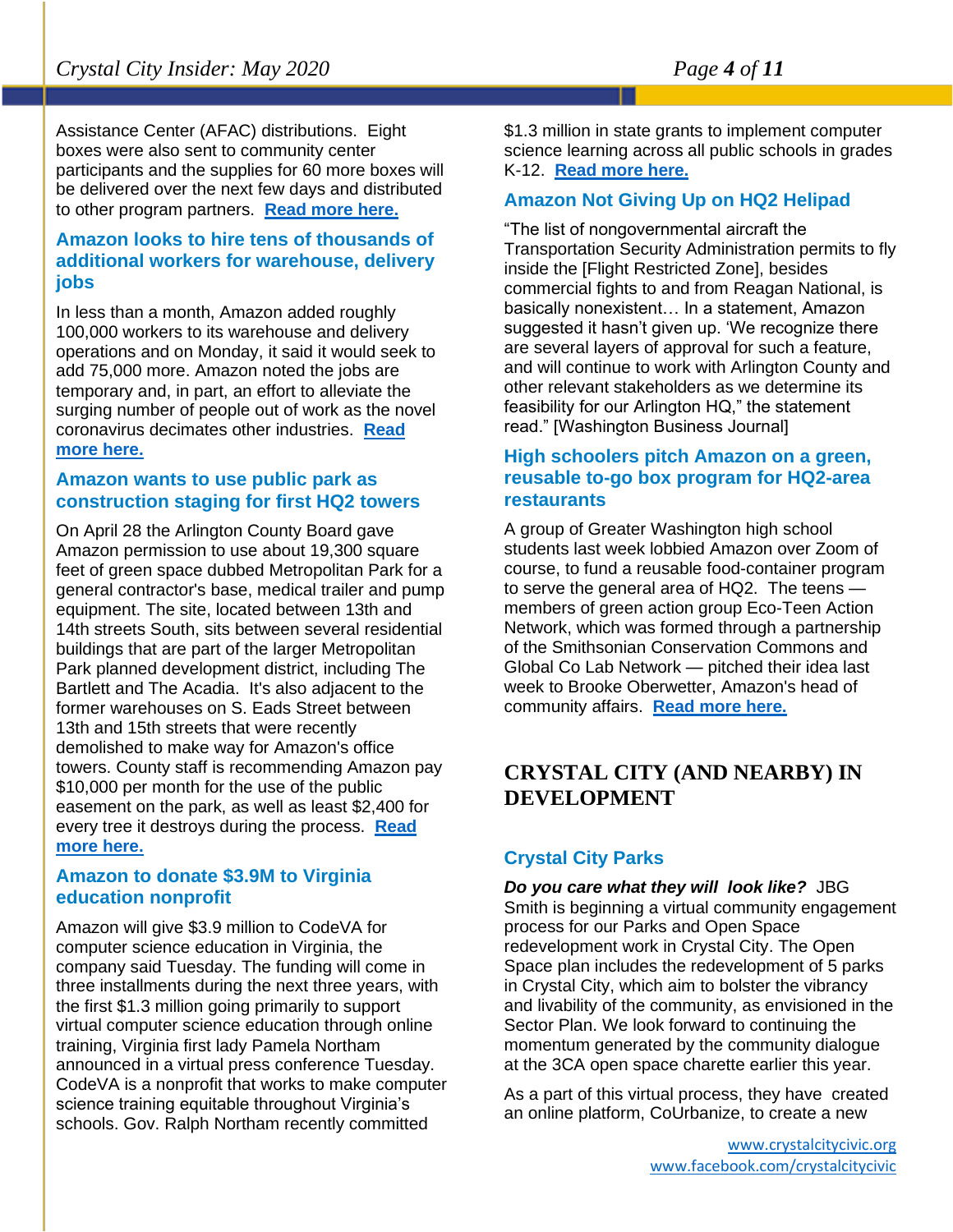community engagement experience by allowing everyone to directly comment and follow the conversation.

*Get involved.* Respond to the CoUrbanize **[survey](http://courb.co/ccparks)** and make known what you want our parks to be.

#### **Share Your Thoughts on the Met Park Public Space Draft Design Concepts**

*What do you want Met Park to look like?* Check out the two new draft design concepts for the Metropolitan Park Public Space! Watch a video presentation on what we learned from the first engagement opportunity earlier this year and take a look at the two draft design concepts your comments helped inform: The Social Gardens and The Forest Walk. After you're done, share your thoughts on features, park themes, recreational uses and more! Your feedback helps in the development of the Park Master Plan and design guidelines for this wonderful new community space.

**[GET STARTED NOW!](https://engage.arlingtonva.us/engagement-initiatives/share-your-thoughts-met-park-public-space-draft-design-concepts)** (Engagement open now through May 14)

#### **BID Name Change Approved By County Board**

On April 25, the Arlington County Board approved the BID petition to change the name of its organization. Tracy Sayegh Gabriel, President and Executive Director of the Crystal City Business Improvement District, issued the following statement:

*We are grateful to the Arlington County Board for its ongoing support of our efforts to expand the BID's reach and foster a more cohesive identity for the interconnected portions of Crystal City, Pentagon City and Potomac Yard. The Board's decision to approve our name change is the culmination of a robust community engagement process in which we sought and received positive feedback from residents, civic associations and other stakeholders.*

*Following the anticipated ratification of our new name by our full membership during our annual meeting in June, we will officially become the National Landing BID. We look forward to introducing our core set of services, programming, events and placemaking to all of National Landing, while continuing to celebrate Crystal City, Pentagon*  *City and Potomac Yard as unique and distinctive communities.*

#### **Met Park Phases 6/7/8 Spring Construction Update (Clark Construction message)**

Being a good neighbor, keeping our workforce safe, and maintaining open lines of communication with the community are our top priorities as we build the Metropolitan Park project. We know this is a challenging time, and we thank you for your continued patience and understanding as we drive this project forward. Please continue to notify us of questions or concerns through our dedicated project email address:

[metpark678@clarkconstruction.com](mailto:metpark678@clarkconstruction.com) and jobsite hotline: 703-538-7960. Many neighbors have reached out to us through these channels to date, and we are committed to responding to all inquiries in a timely manner.

We know pile driving can be noisy, and we are focused on performing this work in the safest and most efficient manner possible. Pile driving is a finite operation. Each day, we are getting closer to the finish line. Our entire project team is committed to working in full compliance with Arlington County's noise ordinance and operating within the county's permitted work hours of 7 AM to 9 PM. In response to Virginia's current Stay-at-Home order, we have shortened our hours for pile driving operations to minimize jobsite noise during the early morning and evening hours. Additionally, we have distributed ear plugs to residential properties surrounding the project site to help residents tune out construction noise. Please see your building manager if you would like a pair.

In early April, foundations crews began installing



support of excavation (SOE) system to provide temporary structural support for the jobsite during mass excavation. The project's temporary SOE system – a combination of steel support posts,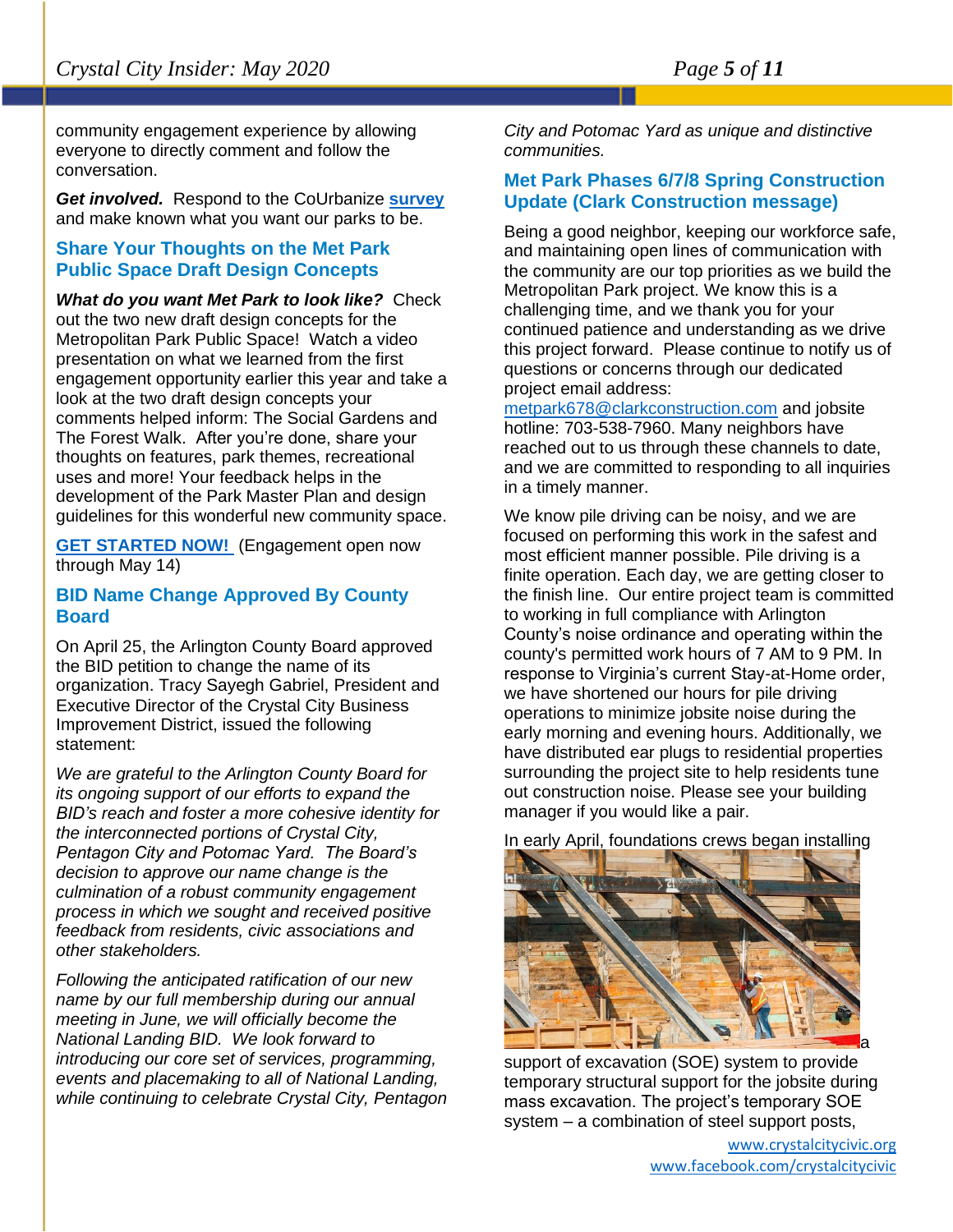known as piles, and wood lagging – is designed to retain the earth, allowing the sides of excavation to be cut vertically along the site perimeter. Start date is April 9 or 10 with a duration of approximately Six Weeks. **[Read more here.](https://mail.google.com/mail/u/0/#inbox/FMfcgxwHMjmHbNRKlNQVmHxbLhWJHXvb)**

#### **JBG Smith Proposed Amendments**

The County Board has postponed to its May meeting consideration of two amendments from JBG Smith to construct a 5,640 sq ft building in the existing courtyard area at 2121 Crystal Drive and modify the façade and landscaping, convert ground floor uses, and add an approximate 1,500 sq ft addition at 2345 Crystal Drive. Staff want more time to discuss the amendments with JBG Smith.

#### **Photos: Hearts Across Crystal City at Local Hotels**

The hotel industry has been hit hard by coronavirus crisis. Huge hotels are now only hosting a handful



guests while most of the country hunkers down at home. But that hasn't stopped some local hotels from showing their community some love during tough times. The DoubleTree Hotel in Crystal City, one of the first buildings you see when driving into Arlington via the 14th Street Bridge, has turned one of its now-vacant wings into a large, lighted heart. Other hotels in the Crystal City area have followed suit. **[Read more here.](https://www.arlnow.com/2020/04/08/photos-hearts-across-crystal-city-at-local-hotels/?mc_cid=046763e566&mc_eid=e22d65c5c2)**

#### **Progress on New Cafe, Bowling Alley in Crystal City Amid Coronavirus Turmoil**

**Bowlero** — a bowling alley, arcade and restaurant — was hoping to roll into an empty retail space at 320 23rd Street S. in June. It's not clear whether the opening will be further delayed amid ongoing social distancing measures; Virginia Gov. Ralph Northam's new stay-at-home order is tentatively set to expire on June 10. Nonetheless, construction is continuing and within the past few days a bright blue "Bowlero" sign went up outside its future home.

When it opens, **The Freshman** plans to offer "highquality coffee, teas, and craft cocktails," in addition to "breakfast, lunch and dinner options made inhouse with fresh local ingredients." Owner and local restaurant veteran Nick Freshman tells ARLnow that interior construction stopped as the signs went up and he has no idea when the restaurant will open. Freshman said that delays that set back the planned Valentine's Day opening of the restaurant by a few months may end up saving it. [Read more here.](https://www.arlnow.com/2020/04/02/progress-on-new-cafe-bowling-alley-in-crystal-city-amid-coronavirus-turmoil/?mc_cid=4ab63a1fc1&mc_eid=e22d65c5c2)

#### **'Peruvian Brothers' Take Over 'The Stand' in Crystal City**

The Stand, a small food pavilion in the Crystal City Water Park which formerly hosted a rotating cast of



pop-up eateries, is now a fulltime location for D.C. area food truck favorite Peruvian Brothers. The new Peruvian Brothers outpost officially opened this week. While perhaps not the best timing, given the pandemic, the stand does let customers order and pick up meals while never needing to go indoors. Options on the menu include three

types of empanadas — chicken, beef, plus spinach and cheese — as well as an Alfajor cookie and a selection of drinks. **[Read more here.](https://www.arlnow.com/2020/04/08/peruvian-brothers-take-over-the-stand-in-crystal-city/?mc_cid=046763e566&mc_eid=e22d65c5c2)**

#### **Alexandria Moves Forward With Southern Access to Potomac Yard**

While city business has mostly been limited to pandemic related emergencies, the Alexandria City



[www.crystalcitycivic.org](http://www.crystalcitycivic.org/) [www.facebook.com/crystalcitycivic](http://www.facebook.com/crystalcitycivic)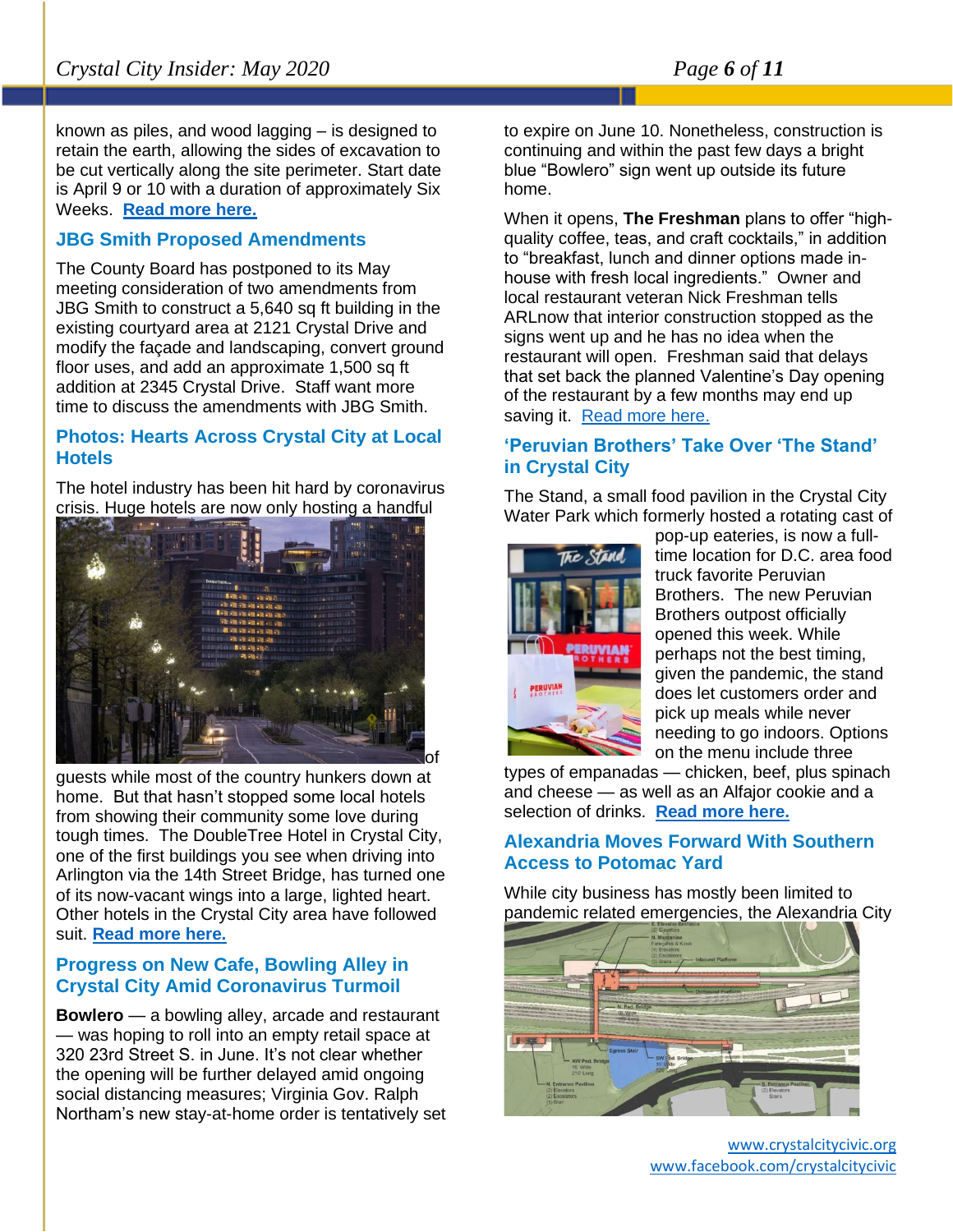Council is moving forward with time-sensitive decisions about southwest access to the new Potomac Yard Metro station. Staff told council that it's a solution staff said will fit within the project budget. "Today, we are also letting council and the mayor know that the total cost will be covered within the \$50 million of state funding along with the credit from the original ramp," Daphne Kott, a project manager in the Department of Project Implementation, told council on Tuesday night. "[It] will be completed within the construction duration of the overall station." **[Read more here.](https://www.alxnow.com/2020/04/16/alexandria-moves-forward-with-southern-access-to-potomac-yard/?mc_cid=c8821b6e27&mc_eid=e22d65c5c2)**

#### **Virginia Tech reveals edgy, lustrous design for first Alexandria campus building**

The first building for Virginia Tech's \$1 billion computer science-focused campus in Alexandria



be shaped like a gem but look like crown, according to new renderings released Tuesday. Virginia Tech revealed the latest design by architectural firm SmithGroup, which shows the 300,000-square-foot academic building with gold-colored fins running vertically. Another drawing from a southeast arial view gives the impression the building might give off a yellowish glow and have reflective windows. For the first time, we also see that a planned rooftop balcony will have some green space. The building, expected to be finished in early 2024 and cost \$275 million to construct, is the first of three structures on 4 acres Virginia Tech intends to erect in the north section of what developers are calling the "innovation district." **[Read more here.](https://www.bizjournals.com/washington/news/2020/04/14/virginia-tech-reveals-edgy-lustrous-design-for.html?ana=e_ae_set2&j=90504065&t=Afternoon&mkt_tok=eyJpIjoiTTJGbE1XWmhOemRsWXpFMCIsInQiOiJYRlUwaUZMRFF4SmtaOVwvb0Q2RFY3bXVBYVVCU0pJeTlTaXVxcUZMVlRqdVwvVHFOK3JoNU5lMUdtZE5SRVUwTWJWREJVR01WOE5nTFNsMkZETTh6VmZMSHdRREFVK2xMMHpqd0tHcXNDK1FlUHd1N3g3Z1Q3c1Zya0REUGVHdTdMIn0%3D)**

#### **Roots to permanently close locations in Georgetown, Pentagon City**

The closure of outposts in Georgetown and at the Fashion Centre at Pentagon City come as part of the liquidation of the apparel company's U.S. subsidiary through a Chapter 7 bankruptcy filing a measure being taken to close the stores quickly

and in a cost-effective manner, the company said. **[Read more here.](https://www.bizjournals.com/washington/news/2020/04/30/roots-to-permanently-close-locations-in-georgetown.html?ana=e_ae_set3&j=90506316&t=Afternoon&mkt_tok=eyJpIjoiWTJFeU9HVTNOakpqTVRrMyIsInQiOiJqbWlxTTRJMnBmTXNLR09La2FFck5oQlB3UXFvZDNiVkJObW9xS0V6UVQzSnNZcTkyelVUR3RBaTlyQ3pIc09MbHhNcUFjU3NvU2U2dFRTQWdCNERLcnVuOVFZNzJCcjZXT3YwMlJNTTZXaUJUamhGNWJVSFg0cEJDaVZ6Vkc4eiJ9)**

## **ARLINGTON COUNTY ISSUES**

#### **Governor's Plan Delays County Board Primary**

Gov. Ralph Northam announced a plan yesterday that will shift summer primary election dates across the state back by two weeks amid the coronavirus pandemic. The previously-scheduled June 9 primary will now shift back to June 23. The Democratic primary was to include incumbent County Board chair Libby Garvey facing off against challenger Chanda Choun, but Choun has chosen instead run for the seat vacated by the death of Board Vice Chair Erik Gutshall. On the Republican side, there is a three-way primary among Daniel Gade, Thomas Speciale, Alissa Baldwin for U.S. Senate**. [Read more here.](https://www.arlnow.com/2020/04/09/governors-plan-could-delay-county-board-primary/)**

#### **Arlington County Board to Seek Extension of July 7, 2020 Special Election**

On April 30 the Arlington County Board directed the County Attorney to petition the Virginia Supreme Court on behalf of the Board to seek an extension of the July 7, 2020 special election to fill the Board seat vacated by the April 16, 2020 death of Vice-Chair Erik Gutshall. The petition will be filed at the soonest date possible.

The Board adopted a resolution saying the July 7, 2020 special election date ordered by the Circuit Court of Arlington to fill the vacancy "poses significant, unnecessary risks to public health, jeopardizing election officials, candidates, and the members of the public participating in the election process, and seriously undermining participation in it," due to the novel coronavirus pandemic state and local emergency. **[Read more here.](https://newsroom.arlingtonva.us/release/arlington-county-board-to-seek-extension-of-july-7-2020-special-election/)**

#### **Arlington County Board Adopts \$1.3 Billion FY 2021 Budget**

On April 30 the Arlington County Board adopted a \$1.3 billion balanced General Fund Budget for Fiscal Year 2021 that reflects the novel coronavirus's impact on County revenues and priorities and includes no increase in the tax rate for Calendar Year 2020. Noting the uncertainty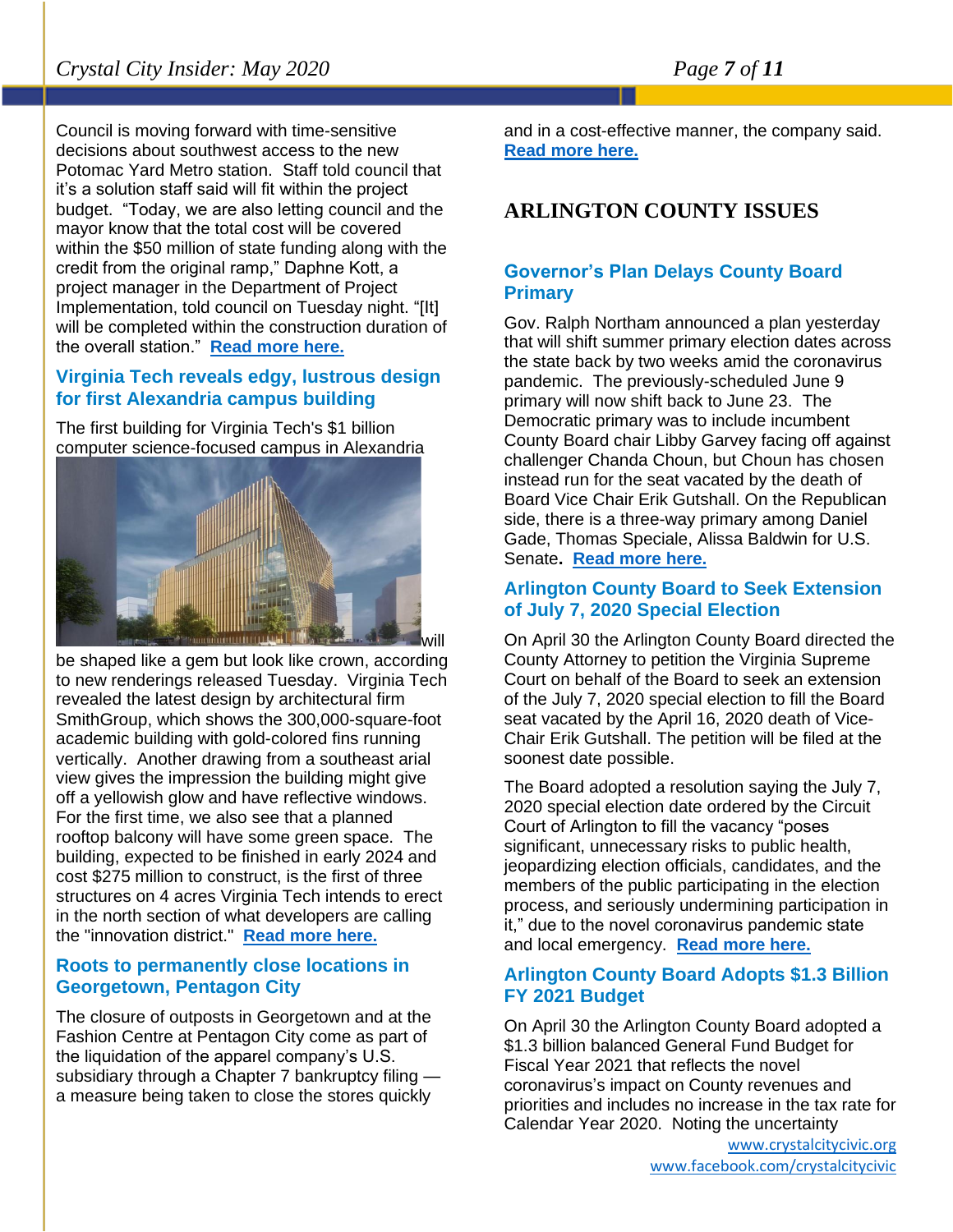surrounding revenues and expenditures in FY 2021, The Board approved a \$10.2 million contingent fund that includes \$2.7 million for housing grants, permanent supportive housing, emergency food assistance, and other emergency needs and \$7.5 million to assist small businesses and nonprofits, aid service delivery recovery, provide employee support, and offset any further revenue loss.

The budget reflects an estimated loss of \$56 million in anticipated revenue in FY 2021, resulting in a loss of \$34 million for County government and \$21.6 million for Arlington Public Schools. The projected losses are in sales, meal, business license and transient occupancy taxes, Parks & Recreation fees, development fees, parking meter & parking ticket revenue, and more.County seal

The Board voted 4 to 0 to adopt the budget, with no increase in the Calendar Year 2020 tax rate. The tax rate will remain at \$1.026 (including the sanitary district tax) per \$100 of assessed real estate value. Because assessments increased, the average homeowner, with a home valued at \$686,300 will see an increase in the taxes and fees they pay the County, up from \$9,023 in FY 2020 to \$9,399 in FY 2021.

The budget maintains current levels of service, foregoes salary increases for all staff, continues a hiring freeze put in place in March, places many projects on hold, *delays the opening of the Lubber Run Community Center and Long Bridge Park Fitness & Aquatics Center until Fiscal Year 2022* and uses \$4.0 million in funds from the Stabilization Reserve to close the gap between revenues and expenditures.

\$524.6 million will be transferred to Arlington Public Schools for its FY 2021 Budget, a slight increase over the FY 2020 ongoing funding level. **[Read](https://newsroom.arlingtonva.us/release/arlington-county-board-adopts-1-3-billion-fy-2021-budget/) [more here.](https://newsroom.arlingtonva.us/release/arlington-county-board-adopts-1-3-billion-fy-2021-budget/)**

#### **County Allocates \$300K to Arlington Thrive for Emergency Financial Assistance**

Arlington County Manager Mark Schwartz has allocated \$300,000 from the FY 2020 budget to meet increased demand for emergency financial assistance during the COVID-19 pandemic. The money will be provided from the FY 2020 budget contingency fund to Arlington Thrive, a nonprofit that provides financial assistance to County

residents who experience sudden crisis. Arlington Thrive serves as the County's primary vehicle for providing emergency financial assistance, as it can provide same-day money to residents, including low-income individuals, elderly and disabled residents on a fixed income, and people experiencing homelessness. The organization prioritizes families with children, and one-third of the people it serves are children. **[Read more here.](https://newsroom.arlingtonva.us/release/county-allocates-300k-to-arlington-thrive-for-emergency-financial-assistance/)**

#### **Arlington Community Foundation Distributes \$300,000 to Local Charities**

The Arlington Community Foundation has provided more than \$300,000 in emergency support this week, as the coronavirus crisis deepens. The distribution of funds comes after the nonprofit refocused its Prompt Response Fund to support other local nonprofit organizations that can provide emergency food supplies to those in need, healthcare for the uninsured or underinsured, and support for hourly workers who have been laid off or furloughed. The Arlington Community Foundation recently received a \$1 million grant from Amazon, with \$350,000 earmarked specifically for use in Arlington and the rest to be spent around the region in other community foundations. The Arlington-based Washington Forrest Foundation has contributed 25 percent of each grant awarded by the Arlington Community Foundation. The largest amount, \$25,000, went to the Arlington Food Assistance Center (AFAC). AFAC has been on the frontlines of the pandemic, trying to get food and supplies to an increasing number of Arlingtonians without an income to pay for groceries. **[Read more here.](https://www.arlnow.com/2020/04/01/arlington-community-foundation-distributes-300000-to-local-charities/?mc_cid=4ab63a1fc1&mc_eid=e22d65c5c2)**

#### **Arlington County Summer Programs Cancelled**

The county's Department of Parks and Recreation announced Thursday that the activities for everyone from tots to older adults are the latest annual tradition to fall victim to the pandemic. The following programs have been canceled for the summer 2020 session:

- Enjoy Arlington classes
- 55+ programs, trips and classes
- Explore Nature & History programs
- Summer Basketball and Adult Pick-up Soccer and Soccer Clinics
- Summer Creative Playgroup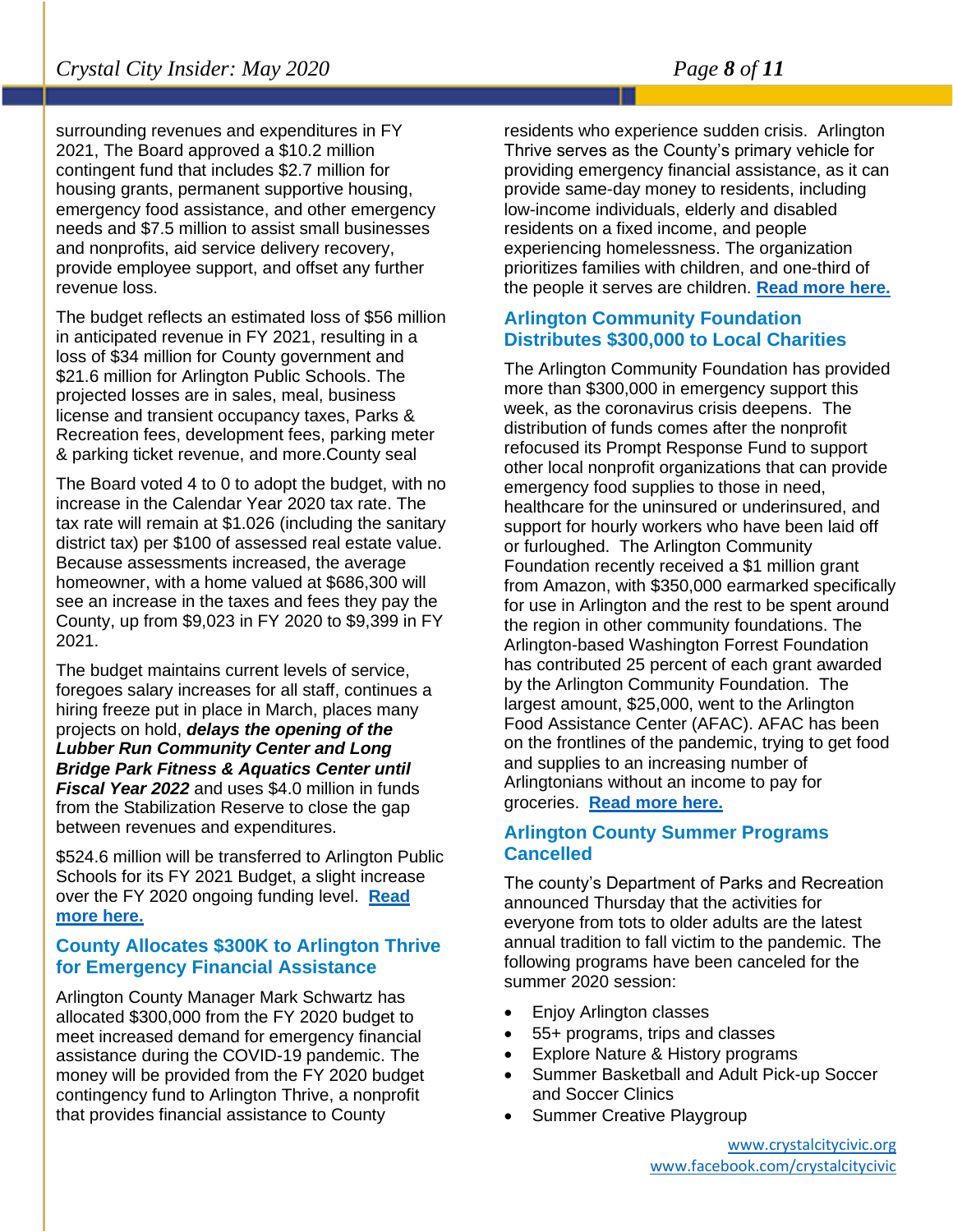Regarding summer camps, the County will continue to monitor national and state guidance to determine what we can provide, with a decision coming in early May. All Arlington County/Arlington Public Schools (APS) parks, playgrounds, fields, restrooms, tracks, dog parks and athletic courts remain closed until further notice. **[Read the press](https://newsroom.arlingtonva.us/release/arlington-parks-and-recreation-summer-programs-canceled/)  [release here.](https://newsroom.arlingtonva.us/release/arlington-parks-and-recreation-summer-programs-canceled/)**

#### **Arlington County, Schools Work Together to Expand Access to Food During COVID-19**

As part of a countywide response, Arlington County Government, Arlington Public Schools and many other agencies, non-profit organizations, businesses and volunteers are working to provide food assistance during the COVID-19 emergency. In anticipation of increasing need, County Manager Mark Schwartz and APS Interim Superintendent Cintia Johnson have created the Cooperative for a Hunger Free Arlington (CHFA) and tasked it to help coordinate efforts to make sure that every Arlington resident who needs food has it during the pandemic.

CHFA will be working to expand community food distribution models that are working now and to add new initiatives, creating a network of resources to meet residents' needs. The faith community, PTAs, civic associations, nonprofit organizations, businesses and citizens all are engaged in important work that can grow. New methods of delivering meals and groceries directly to households are being explored. This includes more availability of groceries in more locations through the Arlington Food Assistance Center, an organization that is, and has been, pivotal in feeding families. **[Read more here.](https://newsroom.arlingtonva.us/release/covid19-food-cooperative-hunger-free-arlington-chfa/)**

#### **Arlington CERT online basic training**

The Arlington Community Emergency Response Team (CERT) will commence online basic training starting on May 7 during the COVID-19 pandemic. The classes will meet weekly via Zoom for 45 minutes per session, covering topics such as disaster preparedness, disaster medical operations, light search and rescue, team organization, disaster psychology, fire suppression and terrorism. The online training will take up to five hours per week and combines Zoom sessions, course self-study, YouTube, and FEMA online courses. The training will conclude with in-person practice sessions then

the Final Exercises Day at the ACFD Fire Training Academy (FTA) when in-person activities resume. For more information and to register, visit **[https://emergency.arlingtonva.us/get-](https://emergency.arlingtonva.us/get-involved/cert/)**

**[involved/cert/](https://emergency.arlingtonva.us/get-involved/cert/)** and click on "Request Info About CERT" in order to register.

#### **Chief Farr Announces Deputy Chief of Police Appointment**

Arlington County Police Chief M. Jay Farr is



pleased to announce the appointment of Captain Adrienne Quigley to the position of Deputy Chief of Police, effective Sunday, May 10, 2020. Deputy Chief Quigley will assume command of the Systems Management Division at a later date. **[Read](https://newsroom.arlingtonva.us/release/chief-farr-announces-deputy-chief-of-police-appointment/)  [more here.](https://newsroom.arlingtonva.us/release/chief-farr-announces-deputy-chief-of-police-appointment/)**

#### **HOLTB Flight Path Changes - Board Letter Submitted**

Dear Community Member Concerned about the HOLTB Flight Path Changes at Reagan National Airport,

On behalf of my colleagues on the County Board, I wanted to share with you the letter that the Board has submitted to the FAA about its recent HOLTB flight path changes at Reagan National Airport, reiterating our strong opposition to the changes to the north-flow flight procedures at Ronald Reagan Washington National Airport being proposed by the FAA and the United States Secret Service.

The Board is asking that the FAA, at a minimum, temporarily suspend the review process for the HOLTB flight path changes and pause any further consideration of the ADAXE>REVGE waypoint shift and rollout to other north-flow SIDs until conditions at DCA stabilize in the wake of major disruptions caused by the COVID-19 pandemic. We ask that once normal conditions return at DCA, the FAA should resume the review process with fresh test data and begin the full NEPA process for a permanent flight procedure change for north-flow departures that will keep planes over the Potomac River or unpopulated or sparsely populated areas.

We thank you for having shared your experiences of increased noise from DCA affecting various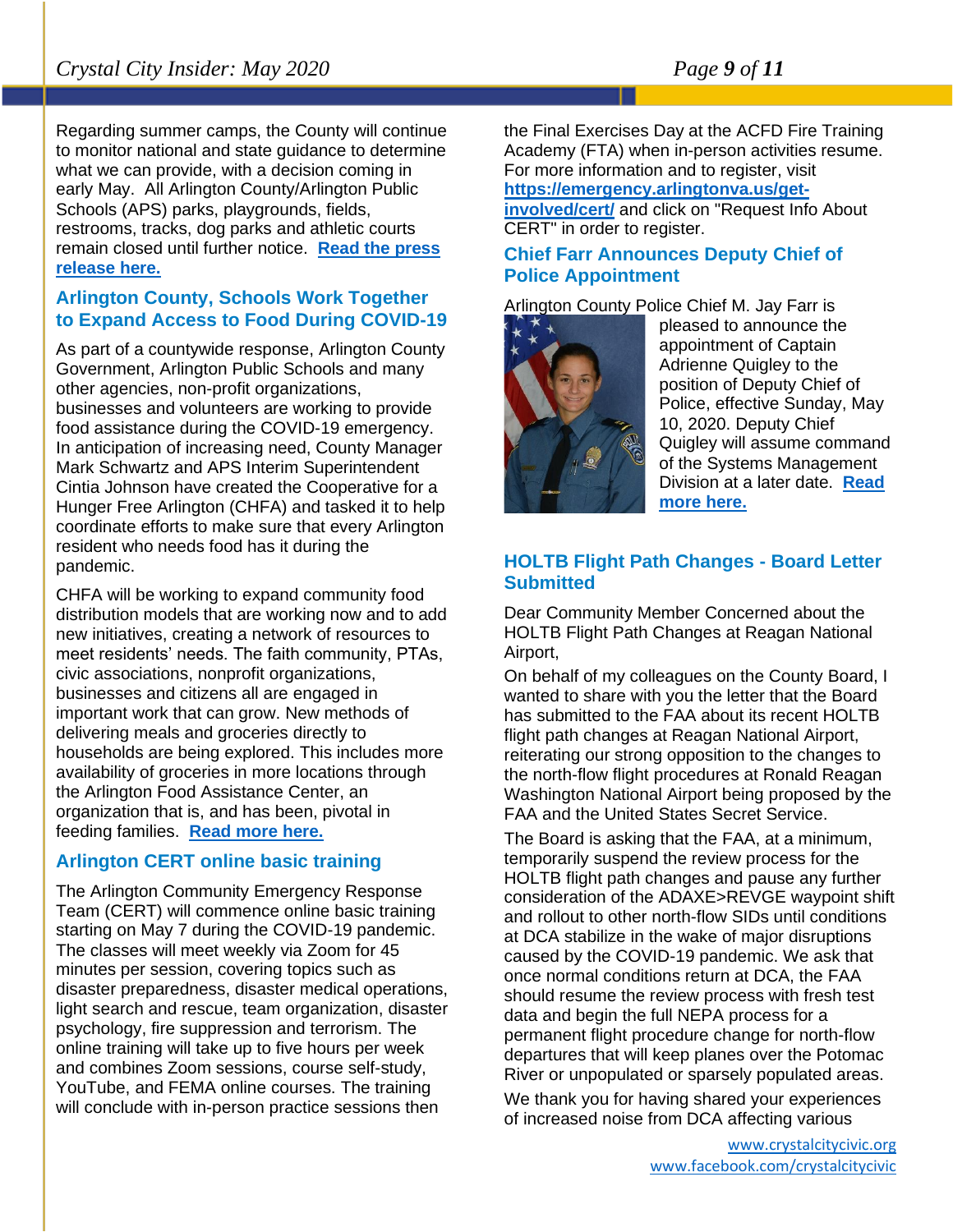neighborhoods in Arlington with the FAA. I hope you find this information helpful.

Sincerely, Libby Garvey, Chair Arlington County Board

#### **OTHER ISSUES**

#### **Reagan National Airport to temporarily close a terminal. No more Gate 35X, for now.**

The Metropolitan Washington Airports Authority said Thursday it will temporarily close Terminal C at Reagan National Airport, where American Airlines (NASDAQ: AAL) operates all 12 gates — including the oft-maligned 35X. Starting Saturday, the Fort Worth, Texas-based airline, which maintains a hub at Reagan National, will fly out of Terminal B/C, where Jet Blue also has gates. Specifically, gates 35 to 45 will be closed. American will operates gates 23 to 34. MWAA chose to close roughly a third of the airport's gates because of the overall "reduced activity" at DCA caused by the Covid-19 pandemic, it said in a statement. No timeline has been set to reopen those gates or the concourse. The shuttering of Terminal C also means the closure of the remaining concessions and restaurants that stayed open despite the rapid customer drop off — a newsstand, Dunkin' Donuts and Five Guys. **[Read more here.](https://www.bizjournals.com/washington/news/2020/04/30/reagan-national-airport-to-temporarily-close-a.html?ana=e_ae_set1&j=90506316&t=Afternoon&mkt_tok=eyJpIjoiWTJFeU9HVTNOakpqTVRrMyIsInQiOiJqbWlxTTRJMnBmTXNLR09La2FFck5oQlB3UXFvZDNiVkJObW9xS0V6UVQzSnNZcTkyelVUR3RBaTlyQ3pIc09MbHhNcUFjU3NvU2U2dFRTQWdCNERLcnVuOVFZNzJCcjZXT3YwMlJNTTZXaUJUamhGNWJVSFg0cEJDaVZ6Vkc4eiJ9)**

#### **Reagan National Airport plugs away on new concourse even as airline traffic has collapsed**

The coronavirus pandemic has slowed air travel to a trickle, but it has not hindered Project Journey at Reagan National Airport. The Metropolitan Washington Airports Authority reports that the new 14-gate north concourse at Reagan Airport remains on schedule to open in July 2021. The project is also keeping to its \$391.55 million budget. The same report provides an update on the \$267 million project to secure National Hall. That effort — which will put the dining and shopping hall behind new Transportation Security Administration screening checkpoints to allow ticketed, screened passengers to move freely between terminals — had previously

been moved from a scheduled March 2021 opening date to the fourth quarter of 2021. MWAA cited unforeseen underground conditions, weather and design changes for the delay. It is still on budget, however, according to the report. **[Read more here.](https://www.bizjournals.com/washington/news/2020/04/13/reagan-national-airport-plugs-away-on-new.html?ana=e_ae_set1&j=90503927&t=Afternoon&mkt_tok=eyJpIjoiTmpNMk1UZGhaVFJtTVRNMiIsInQiOiJkZnAxZE1vbm1ZYmtuYjFpb0d2MG02aU5pWXhleUUrKzBBOGxTeDZsTmlEazBrNWw0Zjd3bldyVGN1Z2cwQ3dnXC91aW1VZkN1Y3BqNk5naGhaMGRGSk1pRzJ4dEoxbWtLRjA2V3F0NFNuUWsrVU4rNXBtWGtVTVJNN1huSE5cL3FBIn0%3D)**